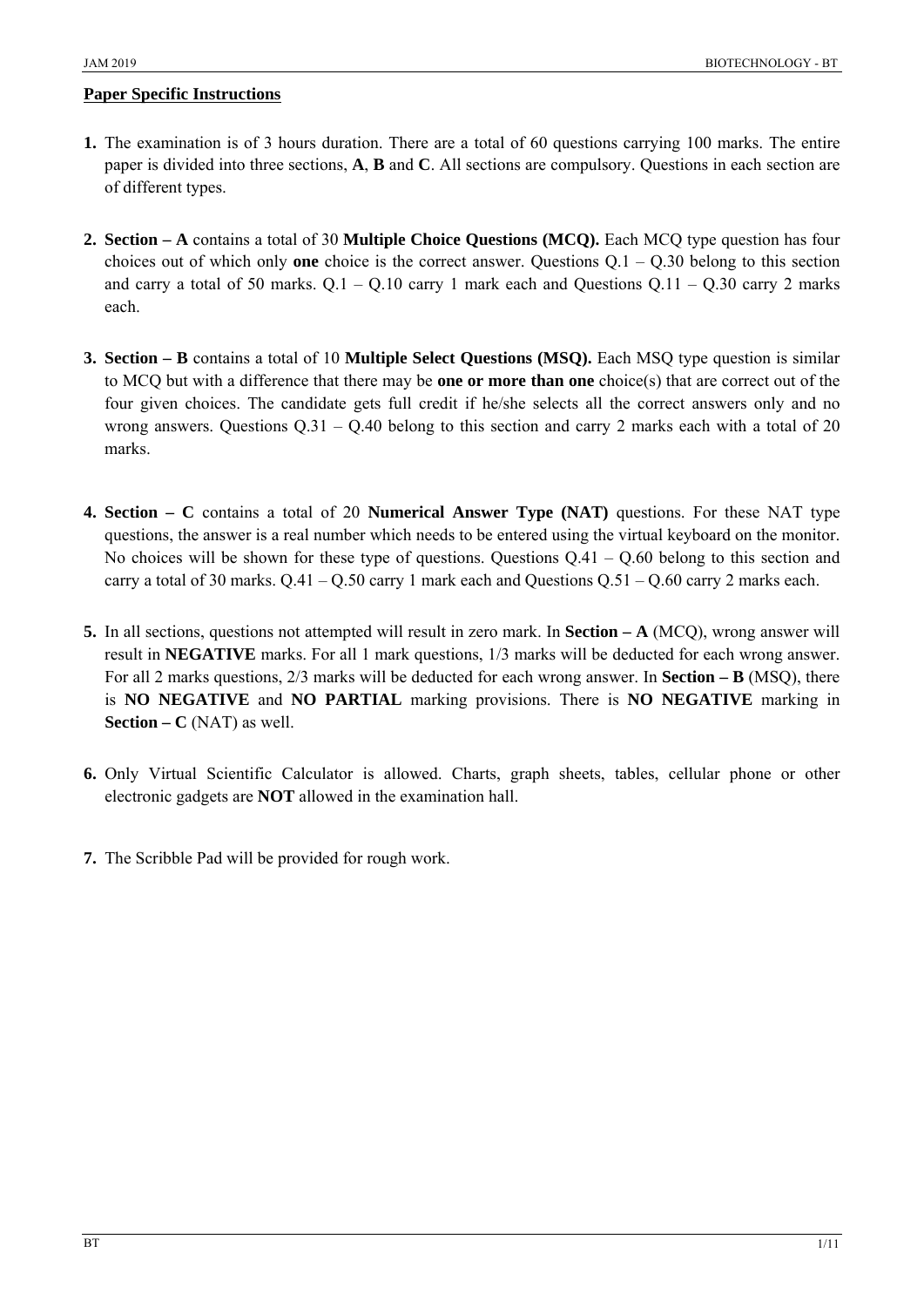# **SECTION – A**

### **MULTIPLE CHOICE QUESTIONS (MCQ)**

## **Q. 1 – Q.10 carry one mark each.**

Q.1 The glycosidic linkages in cellulose and amylose are , respectively.

- (A)  $\alpha$  1-4 and  $\beta$  1-4 (B) β 1-4 and α 1-4 (C) β 1-4 and α 1-6 (D) α 1-4 and α 1-2
- Q.2 A mutation in the operator locus of *lac* operon that confers constitutive expression of βgalactosidase is \_\_\_\_\_\_\_\_.
	- (A) *cis* dominant (B) *trans* dominant (C) co-dominant (D) dominant negative
- Q.3 Which one of the points  $P = \left(\frac{3}{2}, \frac{1}{2}\right)$  $\left(\frac{1}{2}\right), Q = \left(\frac{1}{2}, \frac{3}{2}\right)$  $\left(\frac{3}{2}\right), R = \left(\frac{3}{2}, \frac{11}{2}\right)$  and  $S = \left(\frac{11}{2}, \frac{3}{2}\right)$  $\frac{3}{2}$ ) lies ABOVE the parabola  $y = 2x^2$  and INSIDE the circle  $x^2 + y^2 = 4$  ?
	- (A) P (B) Q (C) R (D) S
- Q.4 Let  $U = \{1, 2, 3, 4, 5\}$ . A subset S is chosen uniformly at random from the non-empty subsets of U. What is the probability that  $S$  does NOT have two consecutive elements?
	- (A) 9/31 (B) 10/31 (C) 11/31 (D) 12/31
- Q.5 Which one of the following figures represents the correct sequence of phases in adult eukaryotic cell cycle?

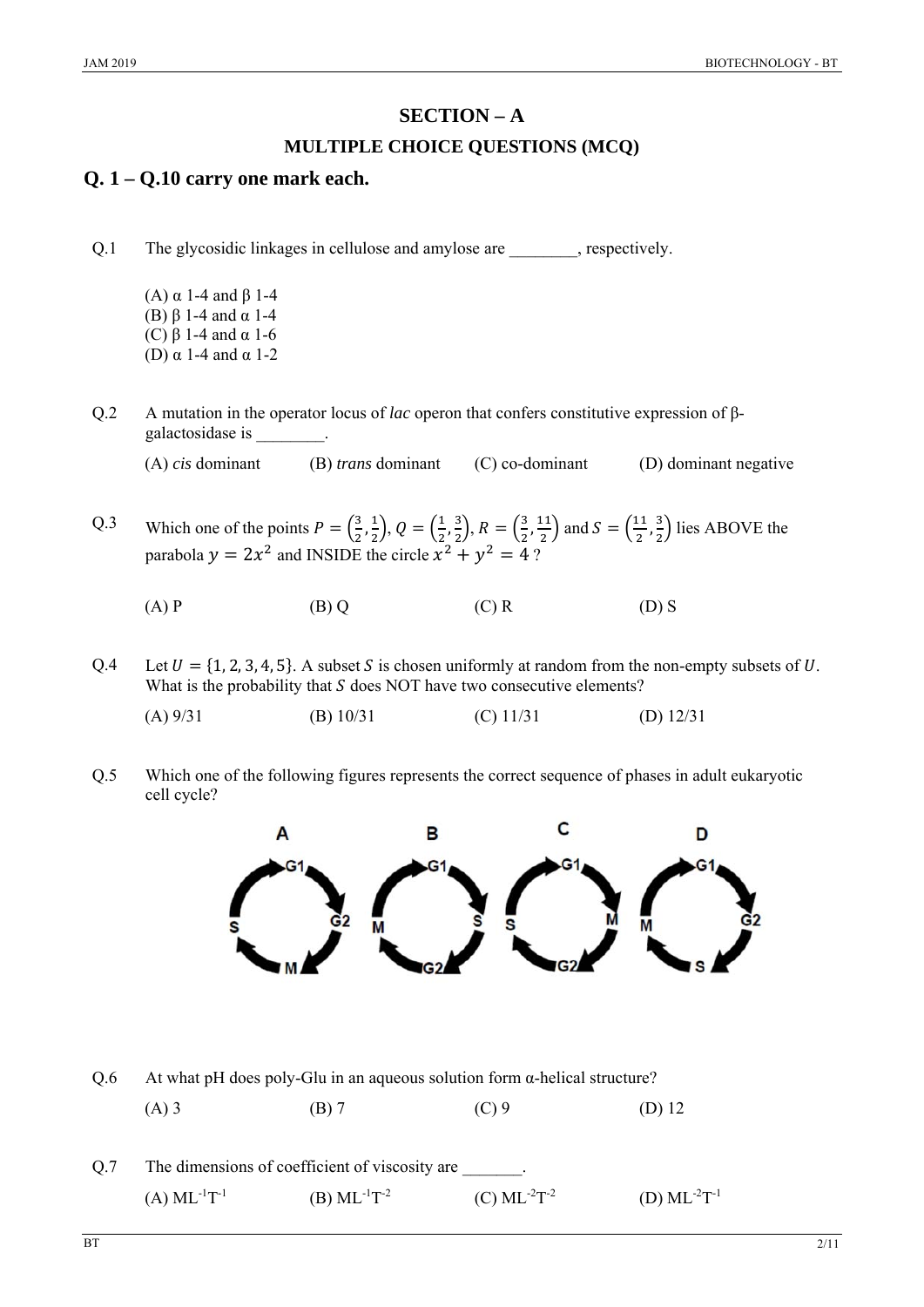Q.8 Match the entries in Group I with the entries in Group II

| <b>Group I</b>     | <b>Group II</b>  |
|--------------------|------------------|
| (P) Nylon          | Isoprene<br>(1)  |
| (Q) Natural rubber | (ii) Hexose      |
| (R) Starch         | (iii) Amino acid |
| (S) Myoglobin      | (iv) Adipic acid |

(A) P-iv, Q-i, R-ii, S-iii (B) P-iv, Q-i, R-iii, S-ii (C) P-iv, Q-iii, R-ii, S-i (D) P-ii, Q-iv, R-i, S-iii

Q.9 The technique that involves impacting samples with electrons is \_\_\_\_\_\_\_.

- (A) NMR spectroscopy (B) ESI mass spectrometry (C) IR spectroscopy (D) UV-vis spectroscopy
- Q.10 The orbital angular momentum of hydrogen atom in the ground state is \_\_\_\_\_\_\_.
	- (A) 0 (B)  $\frac{h}{2\pi}$  $(C)$   $\frac{h}{2}$  $(D)$   $h$

### **Q. 11 – Q. 30 carry two marks each.**

| Q.11 |            | Let $a = \frac{\sqrt{5}+1}{2}$ and $b = \frac{\sqrt{5}-1}{2}$ . Then, $\lim_{n \to \infty} \frac{a^n + b^n}{a^n - b^n}$ |            |                    |
|------|------------|-------------------------------------------------------------------------------------------------------------------------|------------|--------------------|
|      | $(A)$ is 1 | (B) is $\frac{1}{2}$                                                                                                    | $(C)$ is 0 | (D) does not exist |

Q.12 In how many ways can one write the elements 1, 2, 3, 4 in a sequence  $x_1, x_2, x_3, x_4$  with  $x_i \neq i \forall i$ ? (A) 9 (B) 10 (C) 11 (D) 12

| Q.13 | Simplify $\frac{\sin A}{1+\cos A} + \frac{1+\cos A}{\sin A}$ . |                 |             |               |
|------|----------------------------------------------------------------|-----------------|-------------|---------------|
|      | $(A)$ 2 sec A                                                  | (B) 2 cosec $A$ | $(C)$ sec A | (D) cosec $A$ |

Q.14 The evolution of eyes in octopus and in human is an example of  $\qquad \qquad$ .

- (A) divergent evolution (B) convergent evolution
- (C) adaptive radiation (D) genetic drift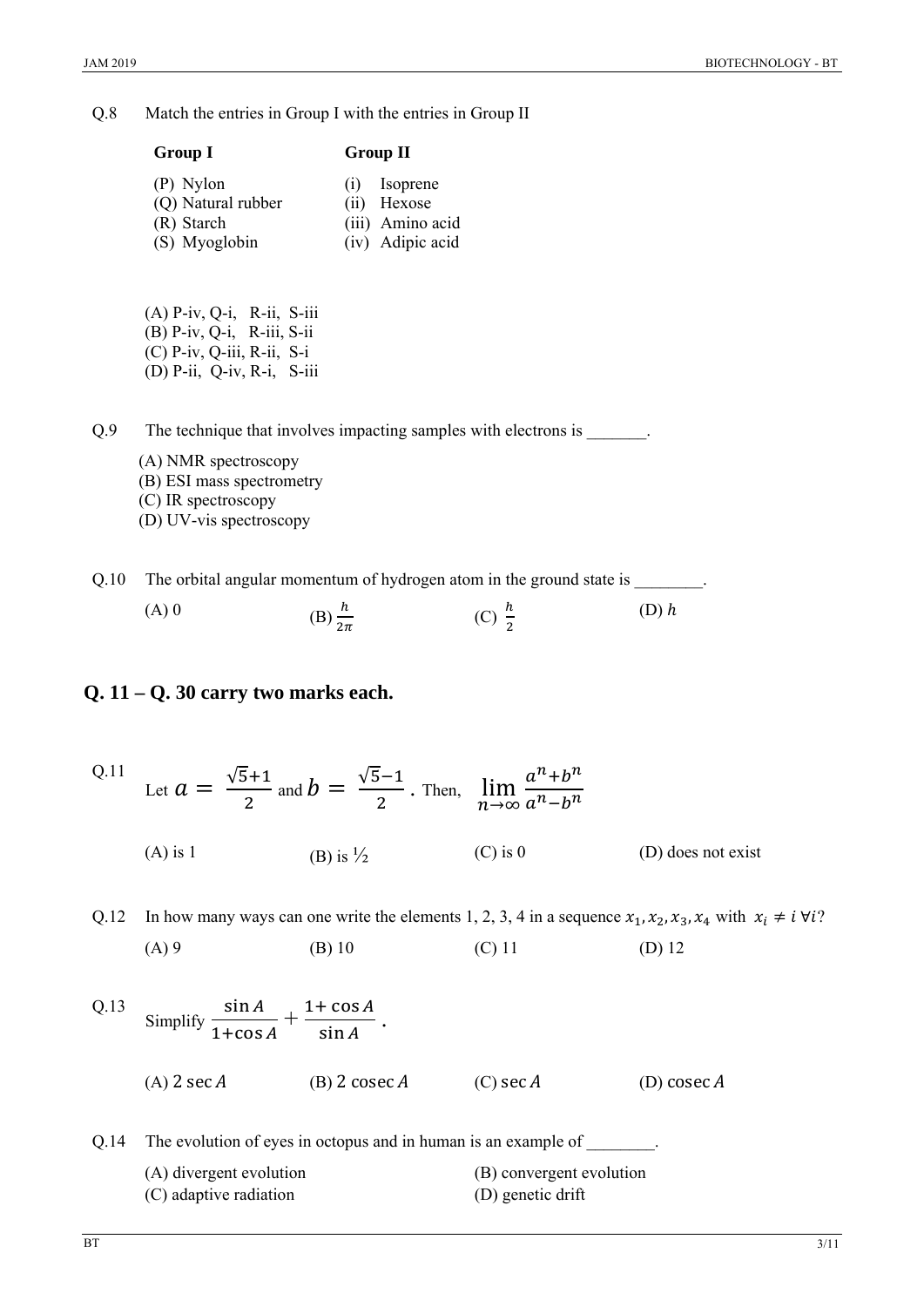#### Q.15 Which one of the following modifications occurs both on DNA and protein?

| (A) ADP-ribosylation | (B) Methylation    |
|----------------------|--------------------|
| (C) Sumoylation      | (D) Ubiquitination |

Q.16 Solutions of the following peptides are prepared separately at a concentration of 1 mM. Among these four, which one has the highest  $A_{280}$ ?

- (A) Ser-Val-Trp-Asp-Phe-Gly-Tyr-Trp-Ala
- (B) Gln-Leu-Glu-Phe-Thr-Leu-Asp-Gly-Tyr
- (C) Met-Gly-Val-Ileu-Asp-Ser-Ala-Trp-His

(D) His-Pro-Gly-Asp-Val-Ileu-Phe-Met-Leu

- Q.17 The free energy required to synthesize a mixed anhydride bond of 1,3-bisphosphoglycerate is generated by the oxidation of \_\_\_\_\_\_\_\_.
	- (A) an aldehyde to acid (B) an alcohol to acid
	- (C) an alcohol to aldehyde
	- (D) NADH to  $NAD^+$
- Q.18 The following reaction is an example of  $\qquad \qquad$



(A) enolization (B) racemization (C) isomerization (D) epimerization

Q.19 Which one of the following parameters changes upon doubling the enzyme concentration?

(A)  $K_M$  (B)  $V_{max}$  (C)  $k_{cat}$  (D)  $K_{eq}$ 

Q.20 Which one of the following statements is a correct description of modes of action of taxol and colchicine?

- (A) Taxol causes DNA damage and colchicine prevents microtubule formation
- (B) Taxol stabilizes microtubules and colchicine inhibits protein synthesis
- (C) Taxol destabilizes microtubules and colchicine promotes microtubule formation
- (D) Taxol stabilizes microtubules and colchicine prevents microtubule formation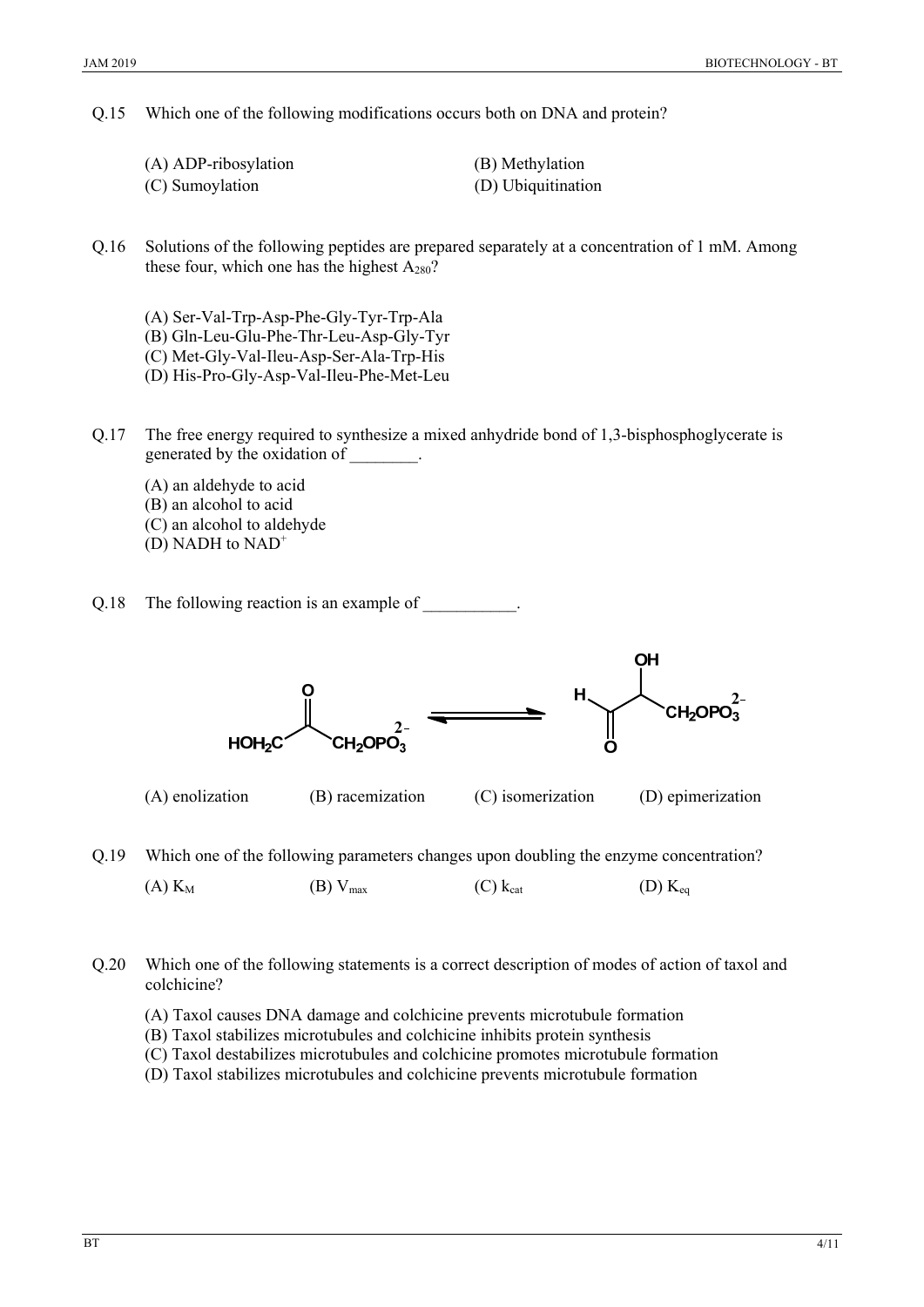Q.21 In a simple microscope,

- (A) a lens with negative power is used
- (B) the focal length of the lens is less than the least distance for clear vision
- (C) the focal length of the lens is greater than the least distance for clear vision
- (D) magnification depends only on the focal length of the lens

Q.22 Which one of the following statements is INCORRECT with respect to bacterial conjugation?

- (A) It facilitates transfer of genetic material
- (B) It requires flagellum
- (C) It can spread antibiotic resistance
- (D) It can transfer virulence factors

Q.23 A particle starting from rest is subjected to a constant force. The plot of distance traveled along the direction of the force as a function of time is  $a/an$ 

|      | (A) straight line                       | (B) circle | (C) parabola | (D) ellipse |
|------|-----------------------------------------|------------|--------------|-------------|
| 0.24 | Indole acetic acid (IAA) is involved in |            |              |             |

(A) gravitropism (B) flowering (C) ripening (D) senescence

Q.25 Which one of the following remains unchanged when light waves enter water from air? (A) Wavelength (B) Wavenumber (C) Frequency (D) Intensity

- Q.26 According to the kinetic theory of gases, the average energy of a diatomic molecule in an ideal gas depends on  $\qquad$ .
	- (A) mass of each atom and the temperature
	- (B) mass of each atom and the bond length
	- (C) mass of each atom, bond length, and temperature
	- (D) temperature only
- Q.27 Match the entries in Group I with entries in Group II

| <b>Group I</b>               | <b>Group II</b>              |
|------------------------------|------------------------------|
| (P) Bacteria                 | Malaria<br>(i)               |
| $(Q)$ Virus                  | (ii) Tuberculosis            |
| (R) Protozoa                 | (iii) Influenza              |
| (S) Autoantibodies           | (iv) Myasthenia gravis       |
| $(A)$ P-ii, Q-i, R-iii, S-iv | $(B)$ P-ii, Q-iii, R-i, S-iv |
| $(C)$ P-iv, Q-iii, R-i, S-ii | $(D)$ P-i, Q-iv, R-ii, S-iii |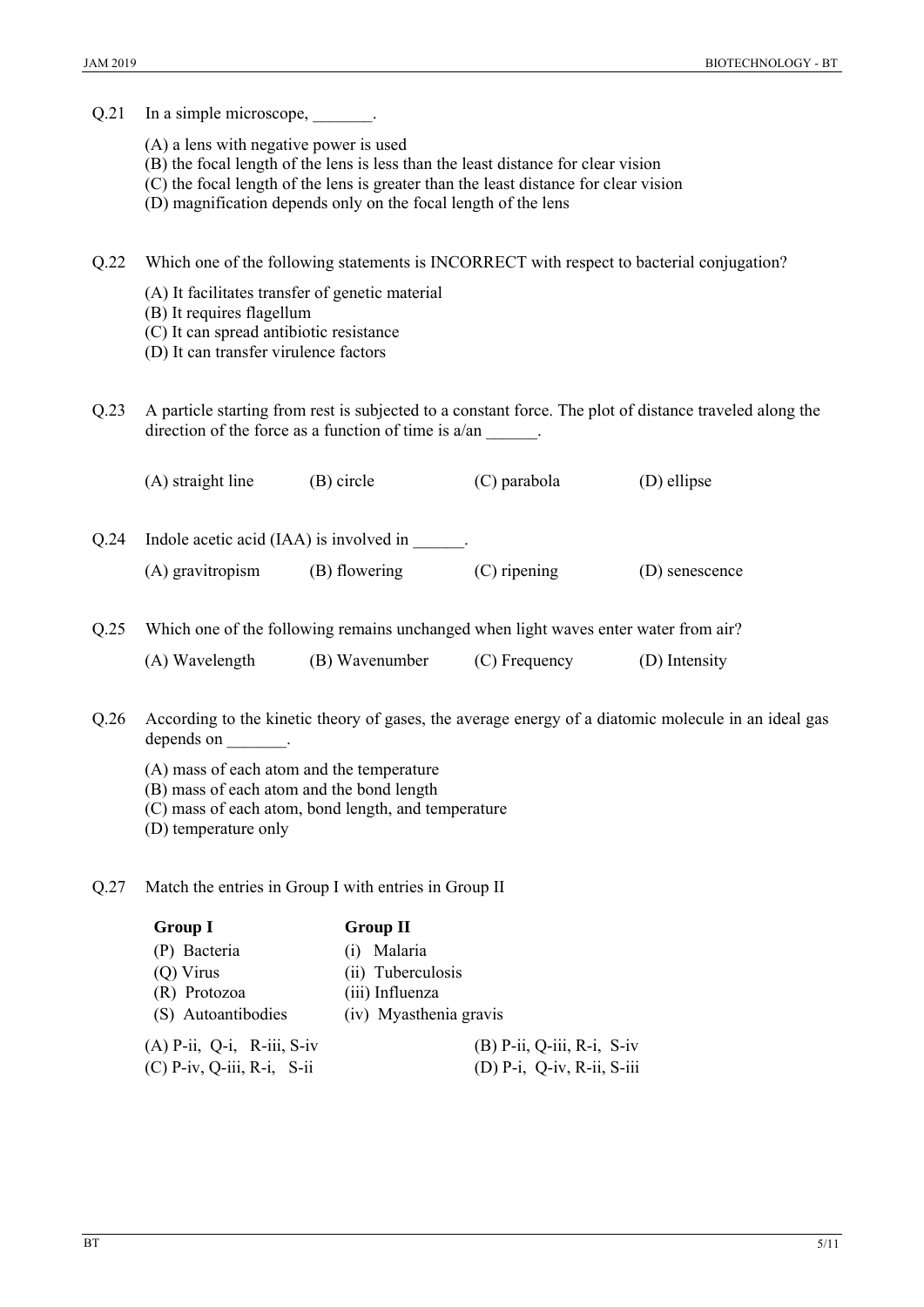Q.28 *pK<sub>a</sub>* increases in the order

- $(A) HN_3 > NH_3OH^+ > N_2H_5^+ > NH_3$  $(B) NH<sub>3</sub>OH<sup>+</sup> > N<sub>2</sub>H<sub>5</sub><sup>+</sup> > HN<sub>3</sub> > NH<sub>3</sub>$  $(C) NH<sub>3</sub> > NH<sub>3</sub>OH<sup>+</sup> > N<sub>2</sub>H<sub>5</sub><sup>+</sup> > HN<sub>3</sub>$  $(D) HN_3 > N_2H_5^+ > NH_3 > NH_3OH^+$
- Q.29  $\,$  H<sub>2</sub> reacts with *trans*-(Ph<sub>3</sub>P)<sub>2</sub>Ir(CO)Cl to primarily produce



Q.30 Among the following species, the metal center that has the highest number of unpaired electrons is  $\mathcal{L}=\mathcal{L}^{\mathcal{L}}$ 

(A)  $VCl_4$  (B)  $Ni(CO)_4$  $(C)$  [AuCl<sub>4</sub>]<sup>-</sup> (D)  $[CdBr_4]^{2-}$ 

### **SECTION - B**

### **MULTIPLE SELECT QUESTIONS (MSQ)**

### **Q. 31 – Q. 40 carry two marks each.**

- Q.31 Pick the correct statement(s) with respect to the inter-conversion of the topoisomers of a circularly closed double stranded DNA.
	- (A) Only one strand needs to be cut
	- (B) Both strands have to be cut
	- (C) No strand needs to be cut
	- (D) ATP is required for inter-conversion

Q.32 Let  $U = \{1, 2, ..., 15\}$ . Let  $P \subseteq U$  consist of all prime numbers,  $Q \subseteq U$  consist of all even numbers and  $R \subseteq U$  consist of all multiples of 3. Let  $T = P - Q$ . Then, which of the following is/are CORRECT?

| (A) $ T  = 5$ and $ T \cup R  = 9$ | (B) $ T  = 6$ and $ T \cup R  = 9$ |
|------------------------------------|------------------------------------|
| (C) $ T  = 5$ and $ T \cap R  = 1$ | $(D)$  T  = 6 and  T $\cap$ R  = 1 |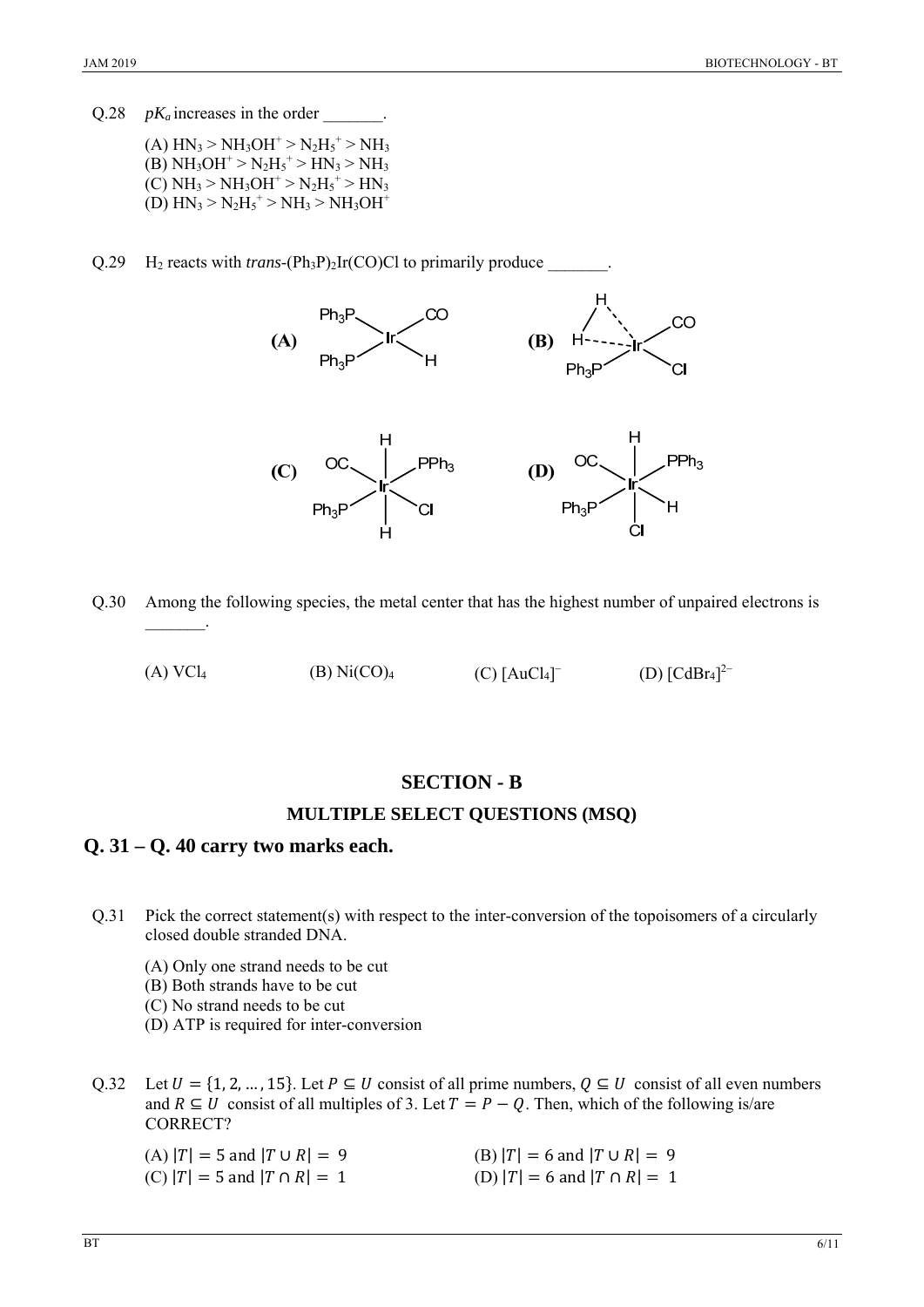- Q.33 Let  $f(x) = (x 1)(x 2)(x 3)(x 4)$  and let  $\alpha = f(\frac{3}{x})$  $(\frac{3}{2}), \beta = f(\frac{5}{2})$  $\left(\frac{5}{2}\right)$  and  $\gamma = f\left(\frac{7}{2}\right)$  $\frac{7}{2}$ ). Which of the following is/are CORRECT?
	-
	- (A)  $\alpha$  and  $\beta$  have the same sign (B)  $\alpha$  and  $\gamma$  have the same sign
	- (C)  $\beta$  and  $\gamma$  have the same sign (D)  $\alpha\beta$  and  $\beta\gamma$  have the same sign
- Q.34 The characteristic oxygen binding profile of hemoglobin shown below arises due to the \_\_\_\_\_\_\_\_.



- (A) quaternary structure
- (B) subunit dissociation
- (C) cooperativity
- (D) conformational change
- Q.35 The advantage(s) of storing chemical energy in the form of starch and not as free glucose is/are that it\_\_\_\_\_\_\_\_.
	- (A) minimizes diffusion
	- (B) enables compact storage
	- (C) reduces osmotic pressure
	- (D) protects against chemical reactivity of aldehyde groups
- Q.36 Which of the following cell types can develop from myeloid lineage?

(A) Macrophages (B) T lymphocytes (C) B lymphocytes (D) Erythrocytes

- Q.37 Electromagnetic waves
	- (A) carry energy
	- (B) carry momentum
	- (C) are transverse in nature while travelling in vacuum
	- (D) do not need a material medium to travel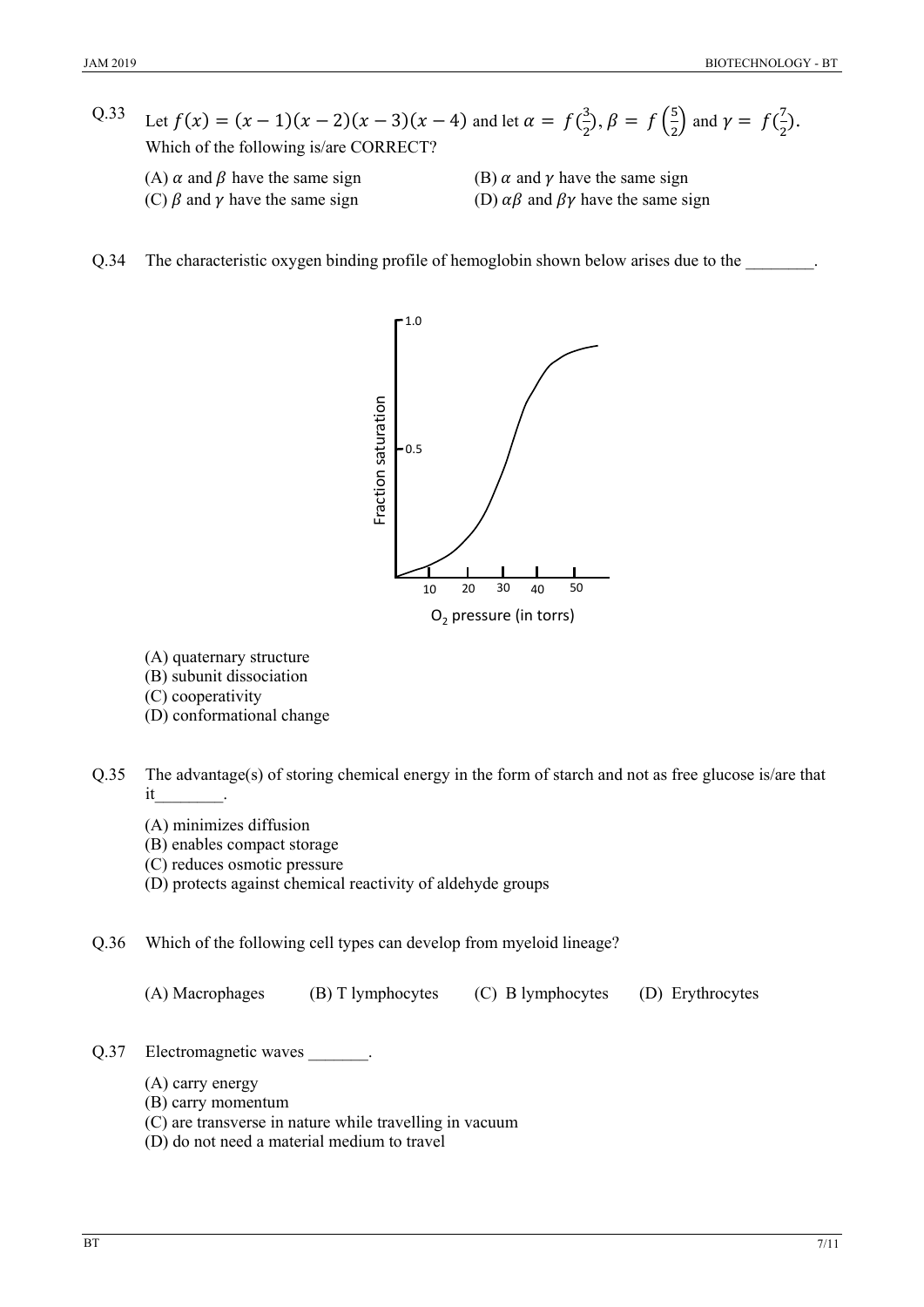Q.38 Which of the following statement(s) is/are true?

- (A) In intrinsic semiconductors, the number of electrons is equal to the number of holes at any temperature
- (B) An intrinsic semiconductor changes to an *n*-type semiconductor upon addition of a trivalent element
- (C) The shape of the I-V characteristics of a *p-n* diode is a straight line
- (D) In the reverse bias condition, the current in a *p-n* diode is due to the minority carriers

 $Q.39$  BF<sub>3</sub> reacts readily with  $\qquad \qquad$ .

| (A) C <sub>5</sub> H <sub>5</sub> N | (B) SnCl <sub>2</sub>              |
|-------------------------------------|------------------------------------|
| $(C)$ SO <sub>3</sub>               | (D) $(C_5H_5N)$ -SnCl <sub>2</sub> |

Q.40 The reaction of  $(R)$ -2-bromobutane with  $CN^-$  proceeds by

(A) retention of configuration

(B) inversion of configuration

(C) formation of  $CH_2=CH(CH_2CH_3)$ 

(D) formation of (*S*)-2-methylbutanenitrile

### **SECTION – C**

#### **NUMERICAL ANSWER TYPE (NAT)**

#### **Q. 41 – Q. 50 carry one mark each.**

- Q.41  $\,$  C<sub>3</sub> plants utilize 18 molecules of ATP to synthesize one molecule of glucose from CO<sub>2</sub>. How many molecules of ATP equivalents are used by  $C_4$  plants to synthesize one molecule of glucose from  $CO<sub>2</sub>$ ?
- $Q.42$  A 0.1% (w/v) solution of a protein absorbs 20% of the incident light. What fraction of light is transmitted if the concentration is increased to 0.4%? [Correct to two decimal places]
- Q.43 Let XYZ be an equilateral triangle and let P, Q, R be the mid points of YZ, XZ, and XY, respectively.

Let  $r = \frac{Area(\Delta PQR)}{Area(\Delta XYZ)}$ .

The value of r is  $\blacksquare$ .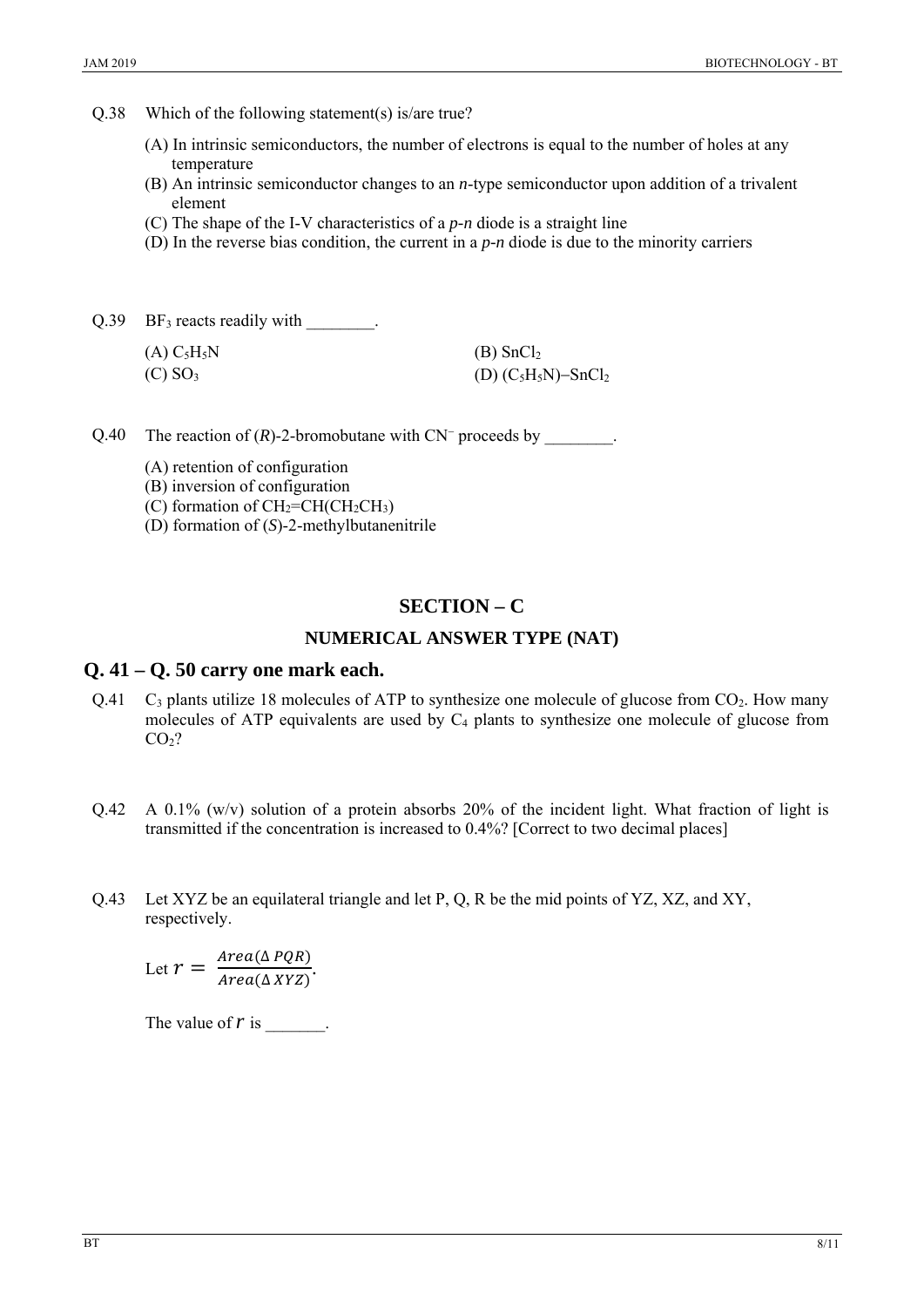Q.44 Let N be the set of natural numbers and  $f: N \mapsto N$  be defined by

$$
f(x) = \begin{cases} x/2, & x \text{ is even} \\ 3x + 1, & x \text{ is odd} \end{cases}
$$

Let  $f^{n}(x)$  denote the *n*-fold composition of  $f(x)$ . What is the smallest integer **n** such that  $f^{n}(13) = 1$ ?

Q.45 Heterozygous female fruit flies with gray body and purple eyes were mated with homozygous males with black body and red eyes. The number of offspring obtained and their phenotypes are shown below:

| <b>Number of offspring</b> | <b>Phenotype</b>       |
|----------------------------|------------------------|
| 300                        | Gray body-purple eyes  |
| 347                        | Black body-red eyes    |
| 61                         | Gray body-red eyes     |
| 55                         | Black body-purple eyes |

Calculate the recombination frequency.

- Q.46 Proinsulin is an 84 residue polypeptide with six cysteines. How many different disulfide combinations are possible?
- Q.47 The refractive index of a liquid relative to air is 1.5. Calculate the ratio of the real depth to the apparent depth when the liquid is taken in a beaker.
- Q.48 A metallic wire of electrical resistance 40  $\Omega$  is bent in the form of a square loop. The resistance between any two diagonally opposite corners is  $\Omega$ .

Q.49 The total number of lone pairs of electrons in  $NO<sub>2</sub>F$  is  $\qquad \qquad$ .

Q.50 The total number of multiplet peaks in the  ${}^{1}H$  NMR spectrum of 1,3,5-tri-isopropylbenzene in CDCl<sub>3</sub> is  $\frac{1}{\sqrt{1-\frac{1}{c^2}}}$ .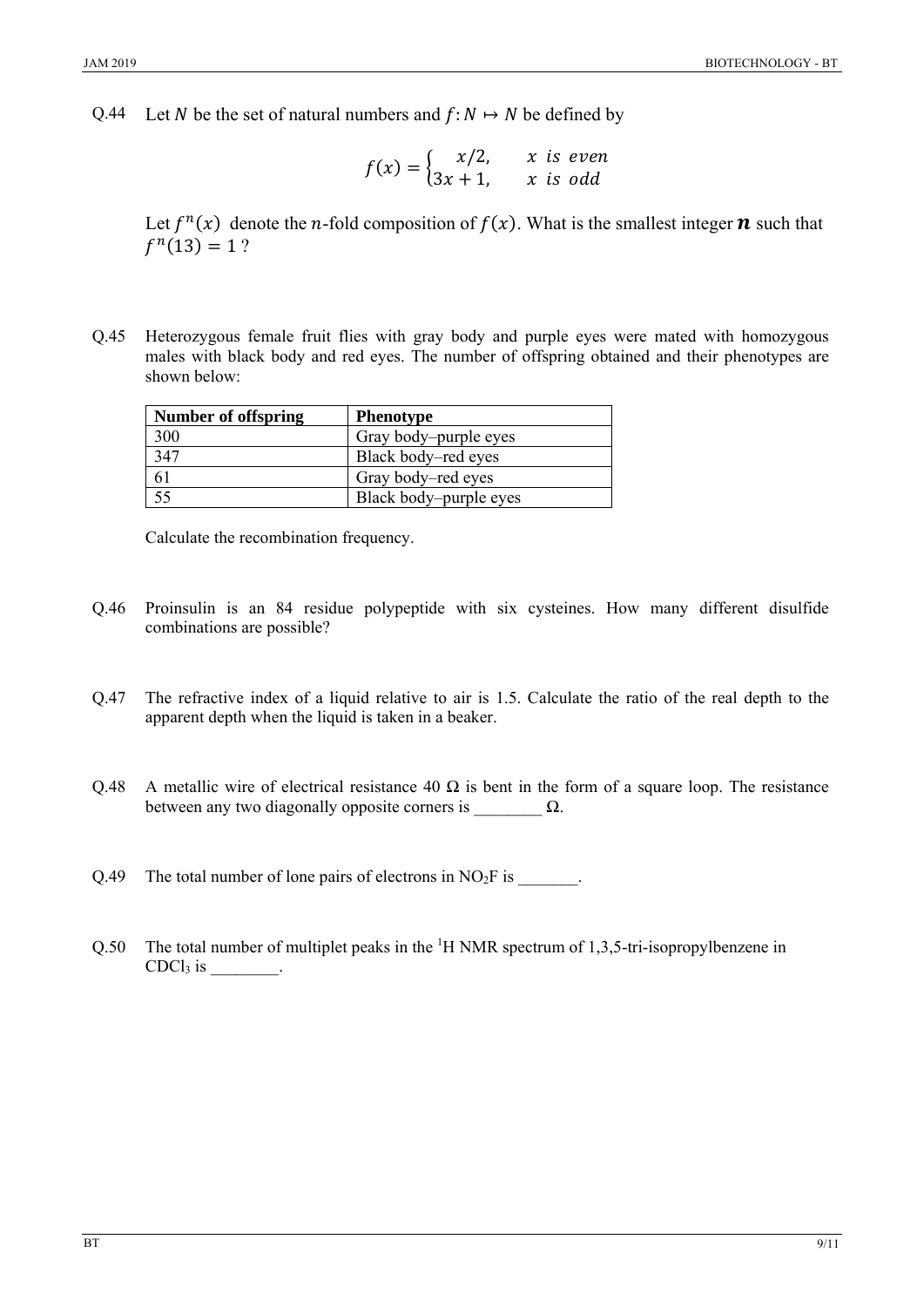## **Q. 51 – Q. 60 carry two marks each.**

Q.51 A schematic representation of restriction fragment length polymorphism (RFLP) analysis of a sample population is shown below. The number of people exhibiting a given pattern is indicated above the lanes.



Calculate the frequency of 6.5 kb allele. [Correct to two decimal places]

- Q.52 The value of  $\int_0^{\frac{\pi}{2}} x \sin x \ dx$  $\int_0^2$  x sin x dx is \_\_\_\_\_\_.
- Q.53 Phosphoglucoisomerase catalyzes the following reaction: Glu-6-P  $\rightleftharpoons$  Fru-6-P If 0.05% of the original concentration of Glu-6-P remains at equilibrium, then the equilibrium constant of this reaction is\_\_\_\_\_\_\_\_.
- $Q.54$  In a bacterium, a mutation resulted in an increase of  $K<sub>S</sub>$  (substrate-specific constant) for ammonium from 50  $\mu$ M to 5000  $\mu$ M without affecting  $\mu_{\text{max}}$ . The specific growth rate ( $\mu$ ) of the mutant growing on 0.5 mM ammonium in the medium decreases by a factor of \_\_\_\_\_\_\_\_*.*
- Q.55 The total number of DNA molecules present after 5 cycles of polymerase chain reaction (PCR) starting with 3 molecules of template DNA is  $\cdot$
- Q.56 Two identical, infinite conducting plates are kept parallel to each other and are separated by a distance *d*. The uniform charge densities on the plates are +σ and -σ. The electric field at a point between the two plates is  $n\left(\frac{\sigma}{\epsilon_0}\right)$ , where *n* is \_\_\_\_\_\_. ( $\varepsilon_0$  is the permittivity of free space)